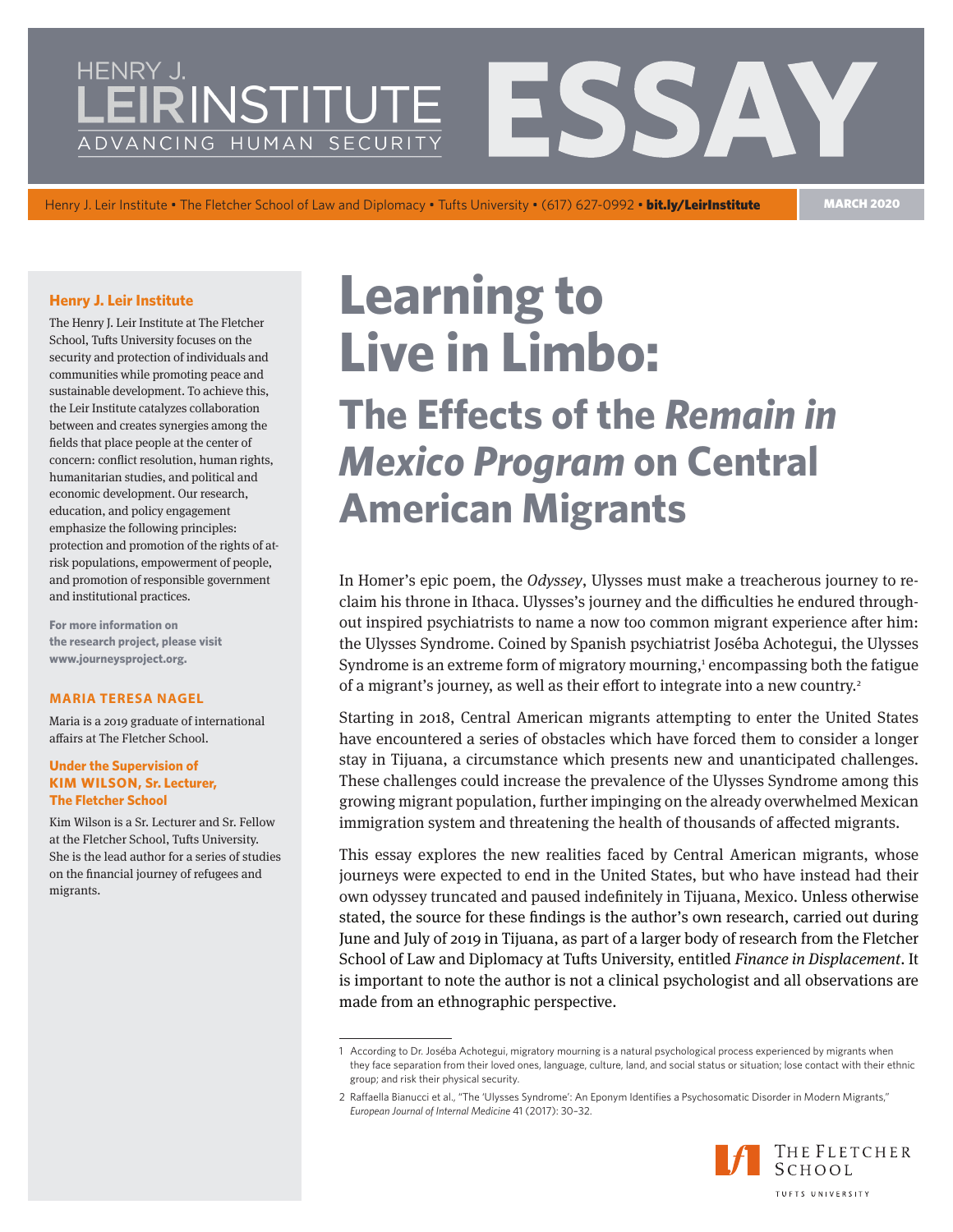The San Ysidro Port of entry, located between Tijuana and San Diego, is the busiest border crossing in the Western Hemisphere. Every day, it processes about 70,000 northbound vehicles and 20,000 northbound pedestrians.3 Over the last three years, the San Diego port (officially known as the San Ysidro Land Port of Entry) has experienced an increased flow of foot traffic with thousands of Haitian, African, and Central American migrants seeking asylum in the United States. Due to restrictive immigration policies and a narrowing understanding of asylum in the United States, this large wave of migrants has been forced to remain in Mexico indefinitely, hoping to eventually cross the border.

In 2018 alone, more than 6,000 Central American migrants arrived in Tijuana.4 Concurrently, the United States devised a plan named the 'Migration Protection Protocols' to ensure this group of migrants, and those to follow, would be unable to enter and remain in the country with an asylum claim. Instead, they would be sent back to Mexico for the duration of their U.S. immigration proceedings.5 Nicknamed the 'Remain in Mexico' program, this plan was first announced in December of 2018 and implemented on January 25, 2019. Stranded, migrants sought protection from the Mexican government and during the first few weeks of 2019, submitted 12,600 asylum requests, most of which came from Central American migrants.<sup>6</sup>

Tijuana is accustomed to migration. More than 80 percent of current residents come from migrant families or are migrants themselves.<sup>7</sup> Additionally, the city has long served as a trampoline to the United States, as migrants stay a few days before departing to their final destination. Nevertheless, Tijuana was ill-prepared to host such a massive, sudden influx of migrants, and much less to assume the role of indefinite holding center for migrants traveling to the United States.

In an effort to respond to the inevitable crisis that would ensue, as thousands of Central American migrants crowded the streets of Tijuana at the end of 2018, the local government set up a temporary shelter made up of camping tents in an outdoor sports complex called Benito Juarez. Within weeks, it was clear the ad hoc shelter lacked the sanitary conditions and space to provide refuge for the 5,800 migrants that required it.8 Rainfall turned the dry earth into mud and the sewers quickly swelled, flooding all the tents in the facility and exposing the temporary residents to the bitter Tijuana winter.

The attention of the media, civil society, and non-profit organizations pressured authorities to close down Benito Juarez and move the migrants to a new shelter. A former night club located further away from the border was chosen as the optimum facility. El Barretal, as it was known, faced the same fate as its predecessor and was closed within a couple of months.

It became clear to civil society and religious organizations that the government would not be able to provide Central American migrants with decent shelter and that they would have to step up. A series of shelters began to pop-up throughout the city in response, offering migrants a place to sleep, food, and clothing.

Meanwhile, the uproar of Tijuanenses grew stronger. Tijuana natives, and even some migrants who had adopted Tijuana as their home, had already made up their mind about the new residents. Both the Mexican and American media had taken issue with the so-called 'migrant caravan,' as it made its way to the Mexican-Guatemalan border, depicting the travelers as dirty, uneducated, gang members who would threaten the peace and order of every country they crossed. Local authorities in Tijuana aided in spreading this narrative, with the mayor

**2**

<sup>3</sup> "San Ysidro Land Port of Entry," Government, U.S. General Services Administration, accessed November 10, 2019, https://www.gsa.gov/about-us/regions/welcometo-the-pacific-rim-region-9/land-ports-of-entry/san-ysidro-land-port-of-entry.

<sup>4</sup> Bautista, Nidia, "The Migrant Caravan Is Straining Tijuana's Resources, and Patience," *CityLab,* December 5, 2018, https://www.citylab.com/equity/2018/12/tijuana-migrant-caravan-asylum-border-trump/577396/.

<sup>5</sup> "Migrant Protection Protocols," Government, U.S. Department of Homeland Security, January 24, 2019, https://www.dhs.gov/news/2019/01/24/migrant-protection-protocols.

<sup>6</sup> Anna Giaritelli, "Mexico Halts Program for Temporary Asylum Requests after Another Caravan Forms," *Washington Examiner,* January 31, 2019, https://www.washingtonexaminer.com/news/mexico-halts-program-for-temporary-asylum-requests-after-another-caravan-forms.

<sup>7</sup> Nidia Bautista, "The Migrant Caravan Is Straining Tijuana's Resources, and Patience."

<sup>8</sup> Leyla Santiago, Miguel Marquez, and Catherine E. Shoichet, "A Sports Complex Is Housing Thousands of Migrants in Tijuana. It's at Least 3 Times above Its Capacity," News, CNN, November 28, 2018, https://www.cnn.com/2018/11/27/americas/san-ysidro-border-migrants-police-clash/index.html.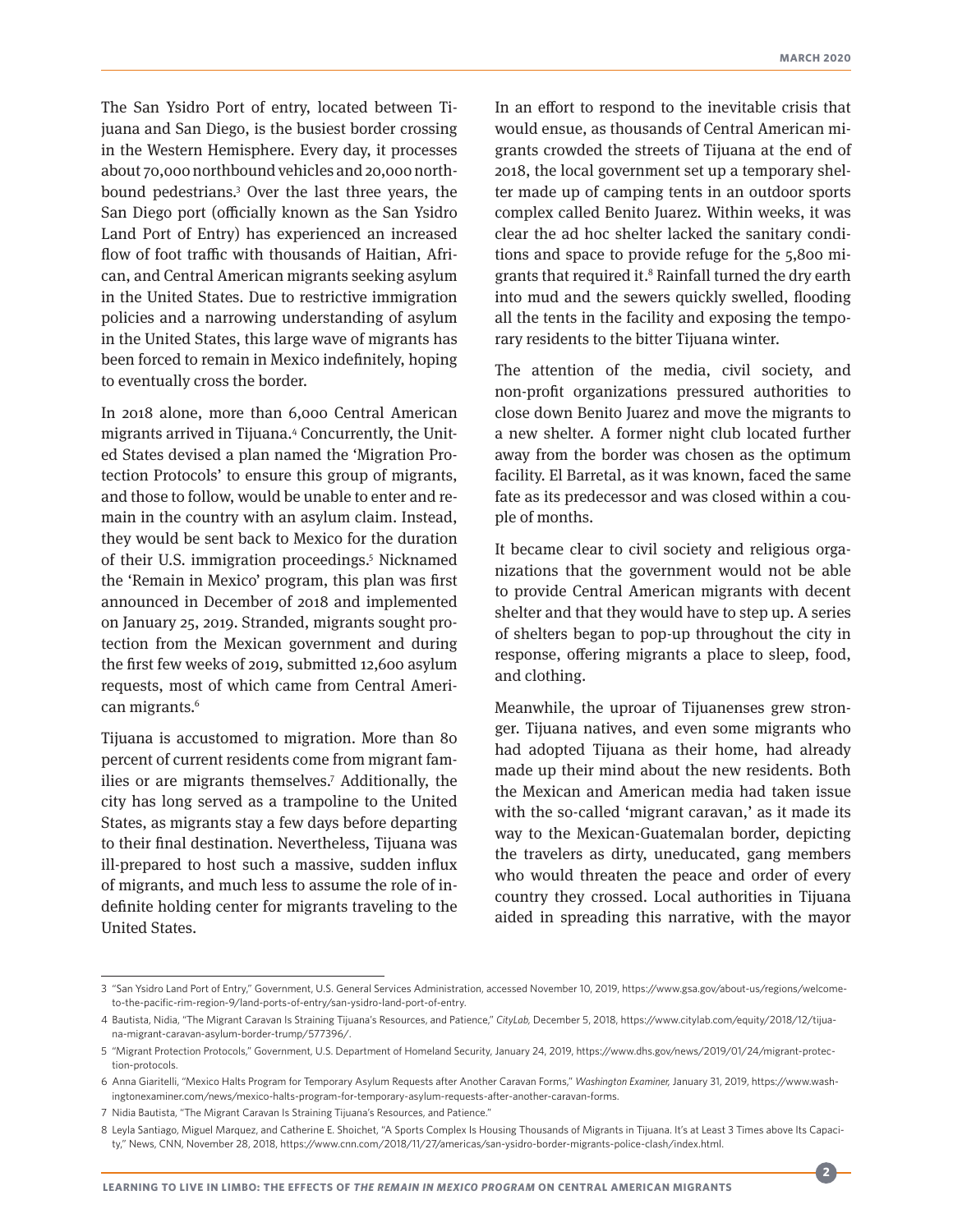'confirming' there were gang members infiltrating the caravan.9 Locals wanted nothing to do with the caravan-ers and proceeded to protest in the streets, on social media, and in their everyday lives, making it abundantly clear that Central Americans were not welcome in Tijuana.

The Remain in Mexico program clearly stated these migrants had to await their court hearings and asylum resolutions in Mexico, or they would forgo their right to an asylum claim in the United States. Moreover, returning home would be a death sentence, as most Central American migrants were fleeing chronic food insecurity at best and gang violence at worst. After the harrowing journey from El Salvador, Honduras, and Guatemala, men, women, and children now have to face living where they know they are unwanted for as long as the United States' court system dictates. They have to learn to live in limbo.

Flor, a Honduran woman in her 40's, arrived in Tijuana in January 2019. Her days seem like an exact replica of one another: wake up, have breakfast, look over her 14 and 9-year-old sons as they play before lunch, have lunch, take a nap, do laundry, look over her sons again, have dinner, and go to sleep. She is one of hundreds residing in a religious shelter by the name of Embajadores de Jesus (Ambassadors of Jesus).

The shelter is a large, dark room with few windows, where camping tents huddled together make up the homes of families desperately awaiting their turn to sit before an American judge and defend their asylum case. Embajadores de Jesus sits on a hill were wild pigs roam free and the stench of rotting waste and manure fill the air. Far removed from downtown Tijuana and the flourishing factories in the outskirts, there are no jobs Flor can access without spending a substantial amount of her salary on transportation. Even if there was a job she could get to, who would care for her two boys? The shelter is unable to offer childcare and leaving children unattended is not allowed.

The other option would be enrolling her kids in school, but this seems unreasonable, considering that 'any day now' her number will be up, and she will have to attend court in San Diego. What is the

point of having the boys go to school for a few days or a few weeks? Rumors of kidnappers also prohibit her from separating from her children. Unknown men have offered other mothers in the shelter money to rent their kids and claim them as their own at the U.S. border.

Flor is also battling guilt for leaving her three adult daughters back in Honduras. They are all married; one of them was recently attacked by her husband with a machete, cutting her arm and face. Flor knew she had to escape Honduras with her two young sons because gang members were accusing her of filing a police report, after she inadvertently witnessed a murder. Nevertheless, if she is denied asylum in the U.S. she would rather be deported back to Honduras and risk being killed than stay in Mexico. In her words, "I don't know what I'll do there, but I don't want to stay here […] It will be on them if something happens to me."

Due to poor infrastructure and failing political will within the government of Tijuana, religious organizations such as Embajadores de Jesus have emerged to fill the gap. Unfortunately, though well-meaning, these ad hoc shelters contribute to migrants feeling isolated and desperate, as the shelters are unable to offer integration strategies or aid migrants' ailing mental health.

Conversely, shelters with a long-standing history are better equipped to support the needs of these immigrants in waiting. Such is the case of Casa del Migrante (House of the Migrant) which helped Pablo get back on his feet after his deportation.

Pablo is a 55-year-old man, originally from Guatemala, who has lived most of his life as an undocumented migrant in California. After being detained for a DUI (Driving Under the Influence traffic offense), Pablo managed to convince authorities to deport him to Mexico, where he was taken in by Casa del Migrante. Pablo had long battled drug addiction and had a history of defying authorities. At Casa del Migrante, Pablo was warned he would only be allowed to stay for a three-month period, during which he would have to work, save up for his own place, and, of course, not consume any drugs. This would prove a herculean task since Pablo was far away

**3**

<sup>9</sup> James Fredrick, "Shouting 'Mexico First,' Hundreds In Tijuana March Against Migrant Caravan," News, NPR, November 19, 2018, https://www.npr. org/2018/11/19/669193788/shouting-mexico-first-hundreds-in-tijuana-march-against-migrant-caravan.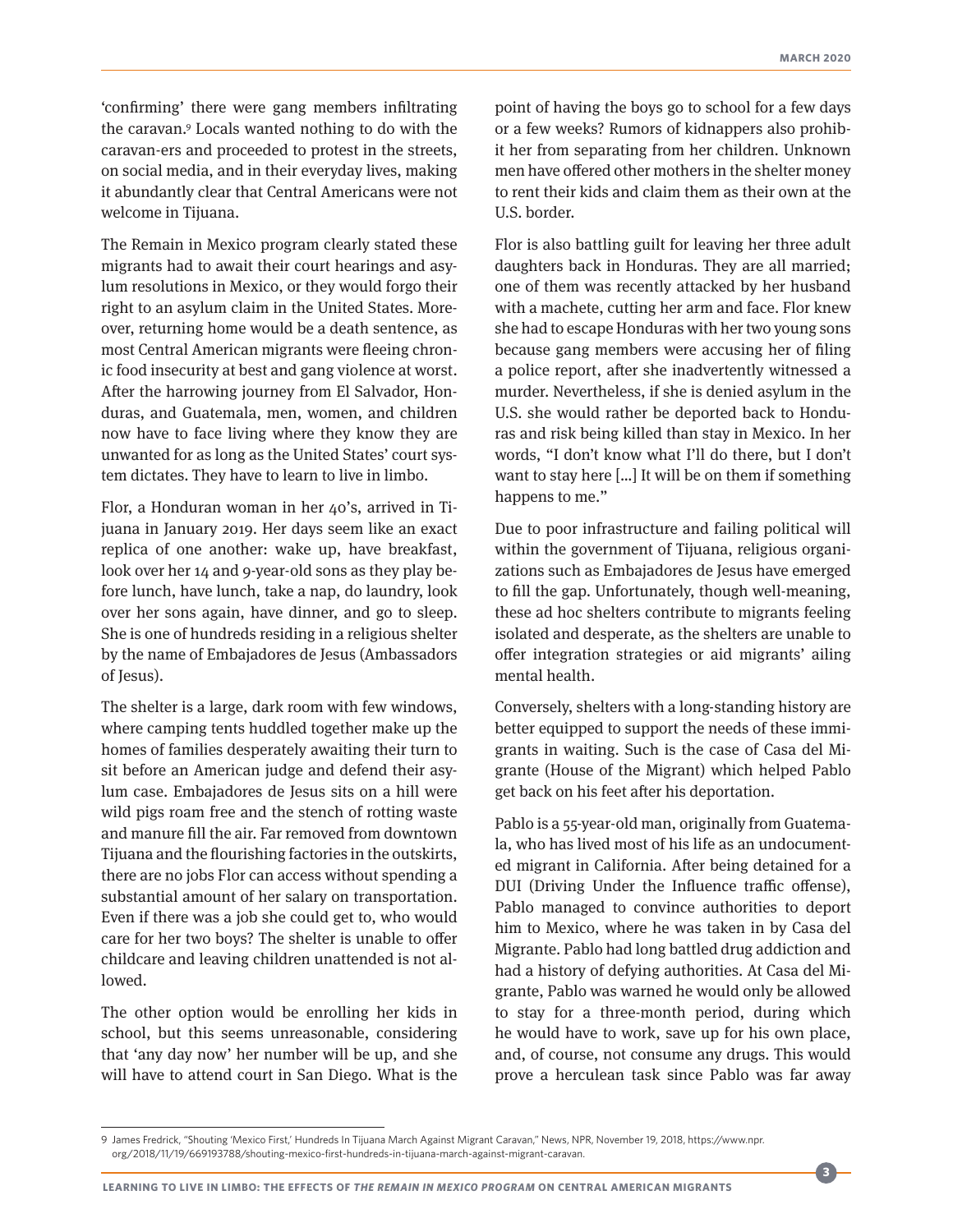from where he had called 'home' his entire life and would not get to see his 4-year old daughter grow up. Nevertheless, Casa del Migrante equipped him with the tools to fight the urge to use drugs and, perhaps more importantly, to build his life in Tijuana.

The shelter connected him to various jobs, collected the majority of his paycheck and put it away in a safe, paired him with a counselor, and showered him with patience and affection. After his three months stay, Pablo found a place to live nearby and continues to visit Casa del Migrante as a volunteer. He is working hard to save up and apply for a visa to enter the U.S. and visit his daughter, and he has managed to stay away from drugs and alcohol. During his interview, Pablo said, "In one sentence, this house gives you a second chance at life."

However, shelters are not the only factor influencing Central American migrants' lives in Tijuana. Documentation has also proven to be a challenge, as migrants attempt to bring a sense of normalcy to their new reality.

Initially, the Mexican government had committed to providing Central American migrants with a oneyear humanitarian visa, which would allow them to regularize their status in the country and access formal work while their asylum case was reviewed in the United States. The first caravans to arrive in Mexico benefited from this document. Once the flow of Central Americans showed no signs of abating, however, the Mexican government shut down the program, leaving thousands without proper documentation.10

Central American migrants who lack documentation are not only forced to find work in the informal economy, rife with exploitation and risks, but are also unable to access banking services, send or receive money, access health care services, or enroll their children in school.

Such was the case of Alex, who depended on the good will of parishioners from his church to find a place to live, find informal employment, and send money to his wife and son in Honduras. Without the help of Good Samaritans, Alex would remain excluded from society and unable to provide for himself during his time in Tijuana. Relying on locals to build and maintain a life can prove exponentially challenging when xenophobia and indifference is the norm.

Adding to the many challenges Central American migrants are confronted with in Tijuana is the lingering fact that they have no sense of how long they must reside in Mexico. It could be months, or years. Migrants must attend multiple court hearings before their asylum cases are resolved and these hearings are spaced out in intervals of three months or more. There is little sense in planning ahead when change can strike suddenly, crumbling any plan to the ground.

Caravan (his chosen name) is a former youth pastor from Honduras. Caravan had noticed the lack of proper shelters for women and children and resolved to establish his own. With the help of two other migrants, he garnered the financial support of a non-profit in the United States and was gifted a property to build his shelter. After months of arduous work, the shelter was inaugurated. Caravan's greatest concern then became what he would do if he was granted asylum in the United States. Who would take charge? How could he ensure his vision was executed appropriately? Luckily for the women and children in need of specialized assistance, Caravan's concern was not a deterrent for establishing the shelter, but one could not blame him if it had been.

Migrants who are forced to live under exceptionally stressful conditions upon arrival in a new place become unable to process their natural migratory grief, entering into a permanent state of crisis.11 Central American migrants in Tijuana are exposed to a series of stressors, such as a lack of proper shelter, documentation, work, and healthcare; exclusion from society; and the constant reminder of their uncertain future. The concomitant presence of these stressors, in addition to the trauma endured before and during their journey, increases the risk of Central American migrants developing the Ulysses Syndrome *en masse*.

To make matters worse, recent developments in the United States' foreign policy will likely exacerbate

**4**

<sup>10</sup> Giaritelli, "Mexico Halts Program for Temporary Asylum Requests after Another Caravan Forms."

<sup>11</sup> Bianucci et al., "The 'Ulysses Syndrome': An Eponym Identifies a Psychosomatic Disorder in Modern Migrants."